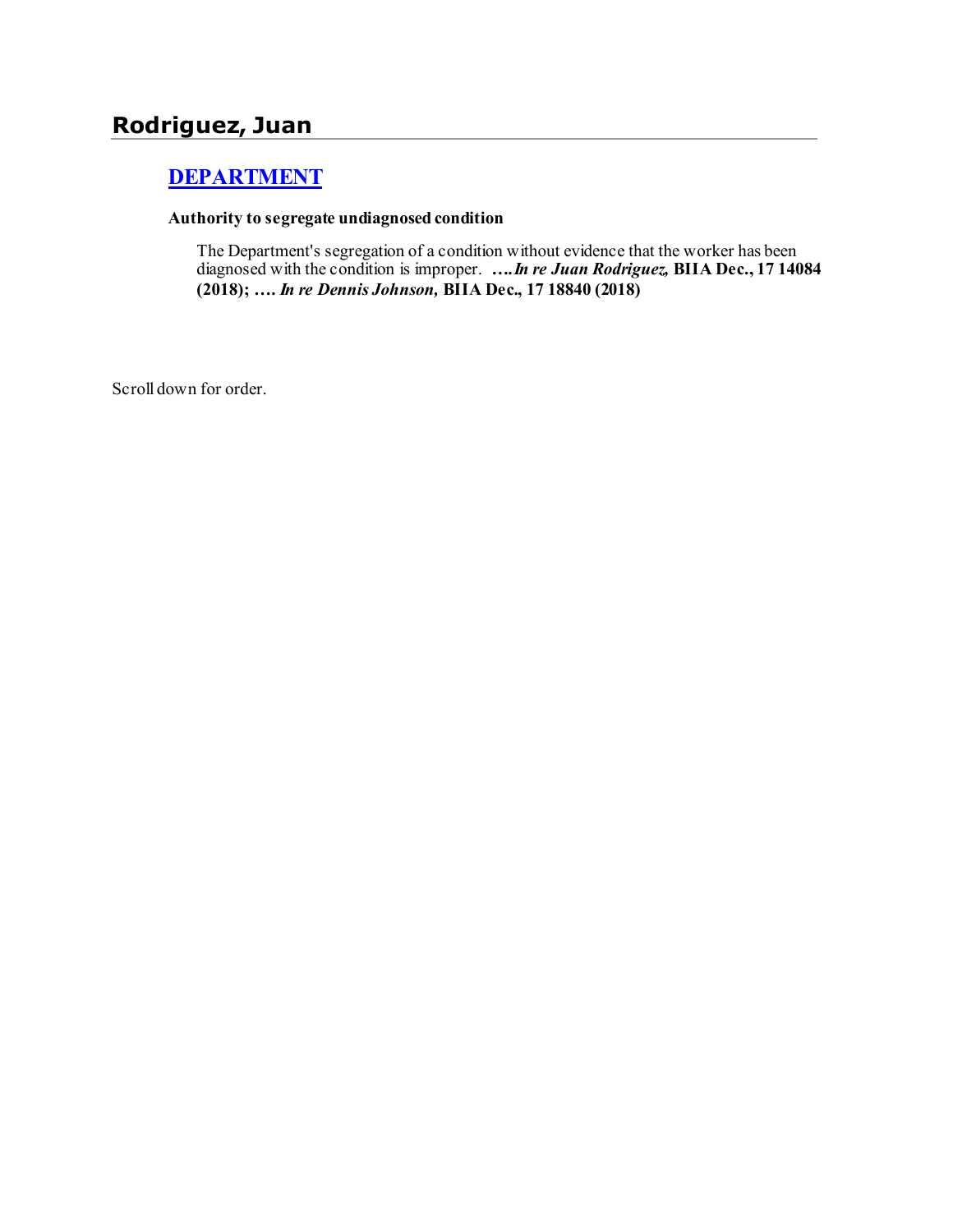#### **BEFORE THE BOARD OF INDUSTRIAL INSURANCE APPEALS STATE OF WASHINGTON**

**)**

**)**

# **IN RE: JUAN DELANEY RODRIGUEZ )**

#### **DOCKET NOS. 17 14084, 17 14085, 17 14086 & 17 14781**

#### **CLAIM NO. AU-89259 ) DECISION AND ORDER**

Juan Delaney Rodriguez injured his low back while installing an exhaust fan for Tarragon Property Services. The Department denied time-loss compensation benefits, closed the claim with no permanent partial disability award, and segregated a condition identified as adjustment disorder with mixed anxiety and depressed mood. At hearing, Mr. Rodriguez argued that he was entitled to time-loss compensation benefits and further treatment in the form of a chronic pain management program. He also presented evidence that he had not been diagnosed with a psychological disorder. Our industrial appeals judge found: Mr. Rodriguez failed to prove that he was a temporary and totally disabled worker, that the chronic pain management program constitutes proper and necessary treatment under the Industrial Insurance Act, or that he has a permanent partial disability; the condition diagnosed as adjustment disorder was not related to the industrial injury; and the claim was properly closed. Mr. Rodriguez argues that he was unable to work during the contested period, that the pain program should be authorized as rehabilitative treatment, and that the Department order segregating an undiagnosed psychological condition should be vacated.

We agree with our industrial appeals judge's determination of the time-loss compensation, treatment, and permanent partial disability issues; however, we find the Department order segregating adjustment disorder with mixed anxiety and depressed mood is not supported by the evidence. The Department orders dated April 5, 2017, April 6, 2017, and April 7, 2017, are **AFFIRMED**. The Department order dated March 3, 2017, is **REVERSED AND REMANDED** to the Department to determine that Mr. Rodriguez does not suffer from adjustment disorder with mixed anxiety and depressed mood. We granted review to correct the findings and conclusions related to the March 3, 2017 segregation order.

## **DISCUSSION**

The Department order dated March 3, 2017, affirmed a Department order dated May 16, 2016, that states:

The Department of Labor and Industries is not responsible for the condition diagnosed as: ADJUSTMENT DISORDER MIXED ANXIETY DEPRESSED MOOD, determined by medical evidence to be unrelated to the industrial injury for which this claim was filed.

1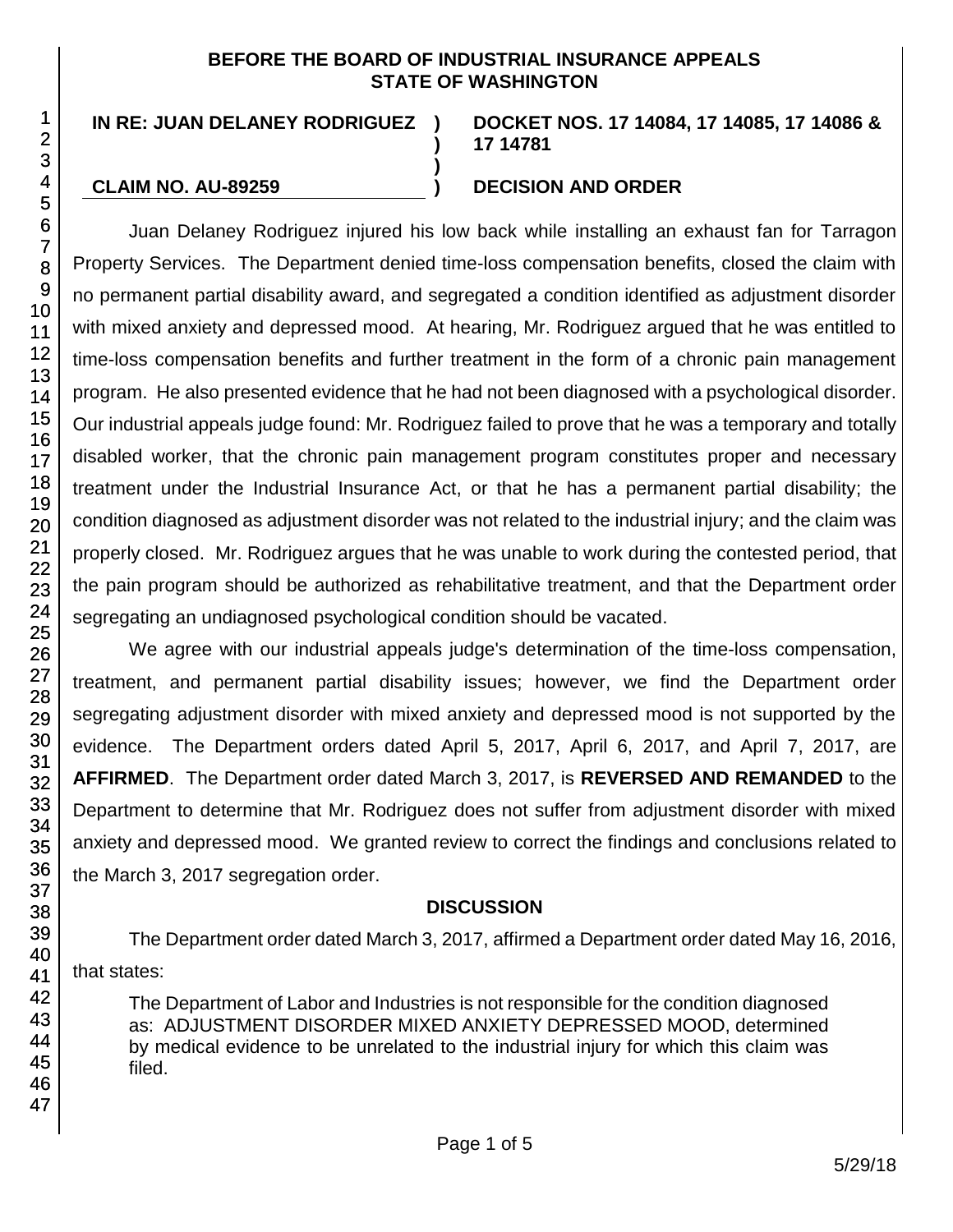The possibility of a psychological disorder seems to have come to the attention of the Department through the attending physician's chart note dated October 2015. In that note, Thomas B. Curtis, M.D., mentioned his belief that Mr. Rodriguez might be predisposed to chronic depression. He did not offer the diagnosis. The Department ordered an independent psychiatric examination with Jean Dalpe, M.D., in January 2017. Dr. Dalpe did not testify at hearing, but his opinion was offered through Dr. Curtis without objection. Dr. Curtis deferred to Dr. Dalpe's opinion that Mr. Rodriguez did not suffer from adjustment disorder with mixed anxiety and depressed mood. There is no evidence in this record that Mr. Rodriguez was ever diagnosed with this psychological condition nor that any doctor determined it was unrelated to the industrial injury. Considering the evidence presented, the language of the order is incorrect on its face.

## **DECISION**

- 1. In Docket No. 17 14084, the claimant, Juan Delaney Rodriguez, filed an appeal with the Board of Industrial Insurance Appeals on April 11, 2017, from an order of the Department of Labor and Industries dated April 5, 2017. In this order, the Department denied the payment of time-loss compensation benefits from February 21, 2016, through April 4, 2017. This order is correct and is affirmed.
- 2. In Docket No. 17 14085, the claimant, Juan Delaney Rodriguez, filed an appeal with the Board of Industrial Insurance Appeals on April 11, 2017, from an order of the Department of Labor and Industries dated April 6, 2017. In this order, the Department denied the payment of time-loss compensation benefits from February 21, 2016, through April 5, 2017. This order is correct and is affirmed.
- 3. In Docket No. 17 14086, the claimant, Juan Delaney Rodriguez, filed an appeal with the Board of Industrial Insurance Appeals on April 11, 2017, from an order of the Department of Labor and Industries dated April 7, 2017. In this order, the Department closed the claim with time-loss compensation benefits as paid through February 20, 2016, and without a permanent partial disability award. This order is correct and is affirmed.
- 4. In Docket No. 17 14781, the claimant, Juan Delaney Rodriguez, filed an appeal with the Board of Industrial Insurance Appeals on April 26, 2017, from an order of the Department of Labor and Industries dated March 3, 2017. In this order, the Department affirmed a May 16, 2016 order that denied responsibility for the condition diagnosed as adjustment disorder with mixed anxiety and depressed mood. This order is incorrect and is reversed and remanded.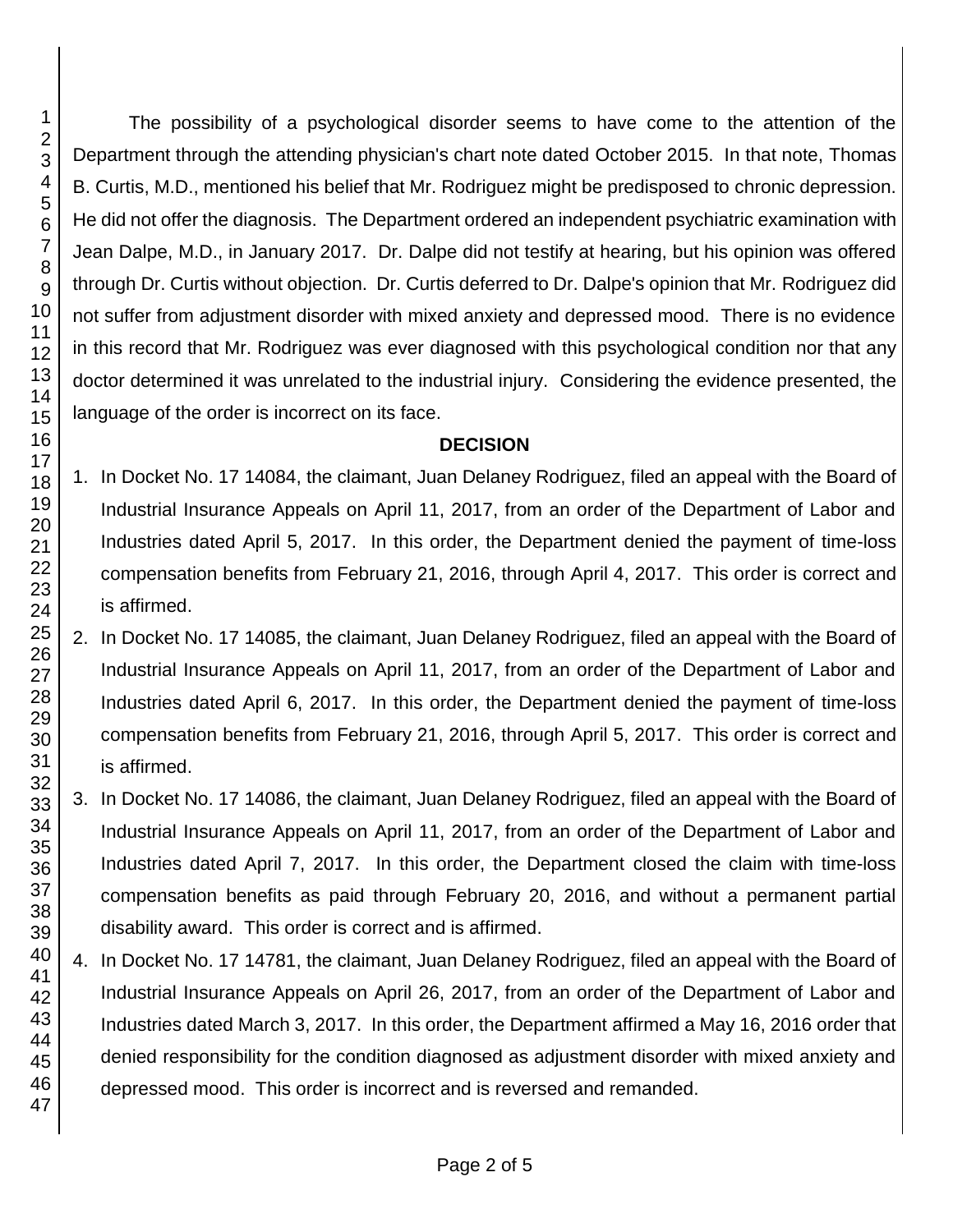#### **FINDINGS OF FACT**

- 1. On July 25, 2017, an industrial appeals judge certified that the parties agreed to include the Jurisdictional History in the Board record solely for jurisdictional purposes.
- 2. Juan Delaney Rodriguez sustained an industrial injury diagnosed as a lumbar strain on October 15, 2014, while attempting to install a ceiling fan.
- 3. Prior to October 15, 2014, Mr. Rodriguez had a long history of low back problems, and the MRI studies taken before and after the industrial injury do not show any appreciable changes.
- 4. Mr. Rodriguez's low back condition proximately caused by the October 15, 2014 industrial injury was fixed and stable as of April 7, 2017.
- 5. On April 7, 2017, Mr. Rodriguez did not have a permanent partial disability proximately caused by the October 15, 2014 industrial injury
- 6. Mr. Rodriguez does not suffer from adjustment disorder with mixed anxiety and depressed mood.
- 7. Mr. Rodriguez was able to perform and obtain gainful employment on a reasonably continuous basis from February 21, 2016, through April 7, 2017, in the light category of work such as he was performing in his maintenance duties at the time of his October 15, 2014 industrial injury.

#### **CONCLUSIONS OF LAW**

- 1. The Board of Industrial Insurance Appeals has jurisdiction over the parties and subject matter in these appeals.
- 2. Juan Delaney Rodriguez was not a temporarily totally disabled worker within the meaning of RCW 51.32.090 from February 21, 2016, through April 7, 2017.
- 3. On April 7, 2017, Mr. Rodriguez's medical conditions proximately caused by the industrial injury were fixed and stable, and he is not entitled to further medical care and treatment. RCW 51.36.010.
- 4. On April 7, 2017, Mr. Rodriguez did not have a permanent partial disability within the meaning of RCW 51.32.080 proximately caused by the industrial injury.
- 5. The Department of Labor and Industries orders dated April 5, 2017; April 6, 2017; and April 7, 2017, are correct and are affirmed.

1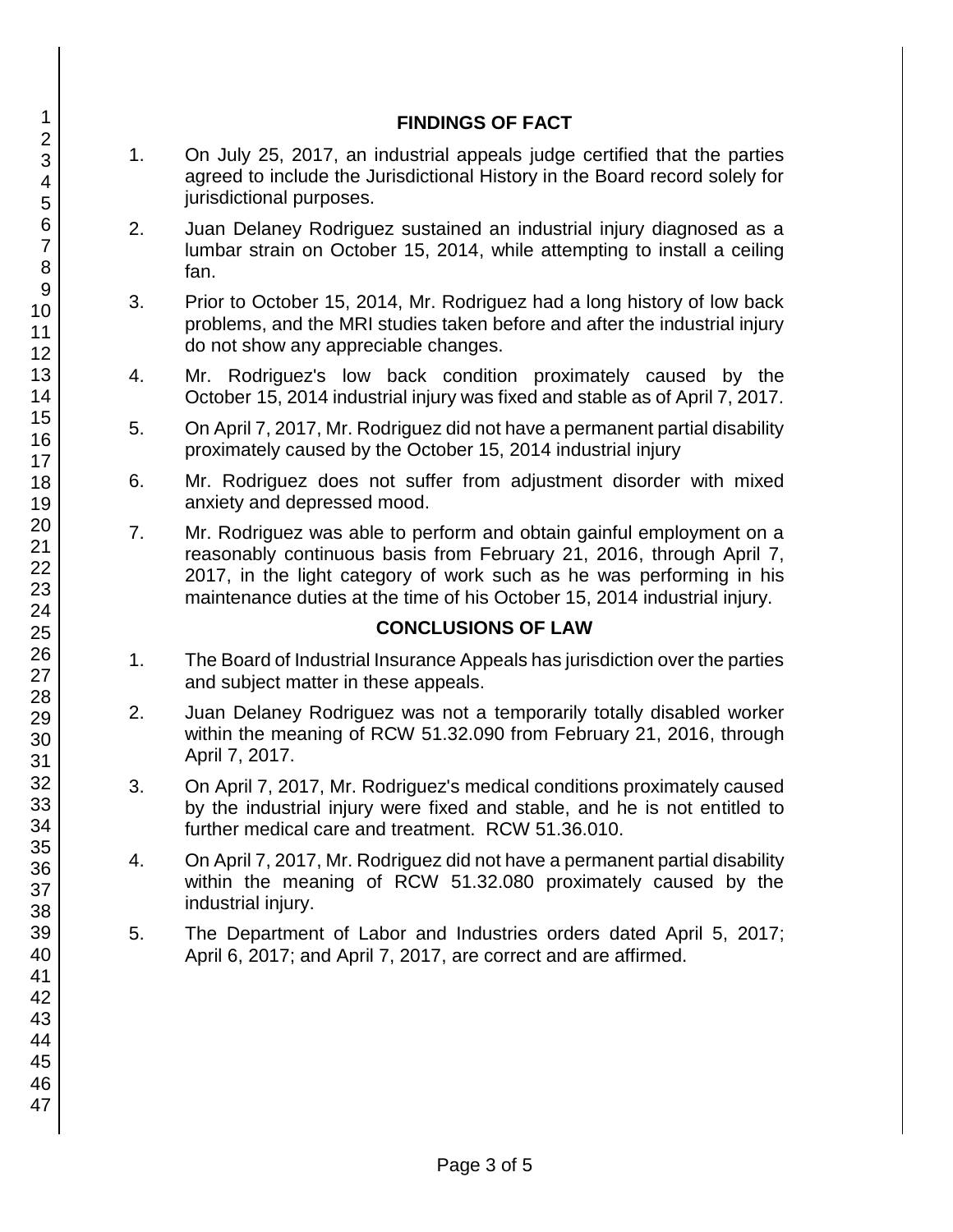6. The Department of Labor and Industries order dated March 3, 2017, is reversed and remanded to the Department to determine that Mr. Rodriguez does not suffer from adjustment disorder with mixed anxiety and depressed mood.

Dated: May 29, 2018.

BOARD OF INDUSTRIAL INSURANCE APPEALS<br>
LINDA L. WILLIAMS, Chairperson FRANK E. FENNERTY, JR., Member<br>FRANK E. FENNERTY, JR., Member<br>JACK S. ENG, Member  $K$  S. ENG, Member